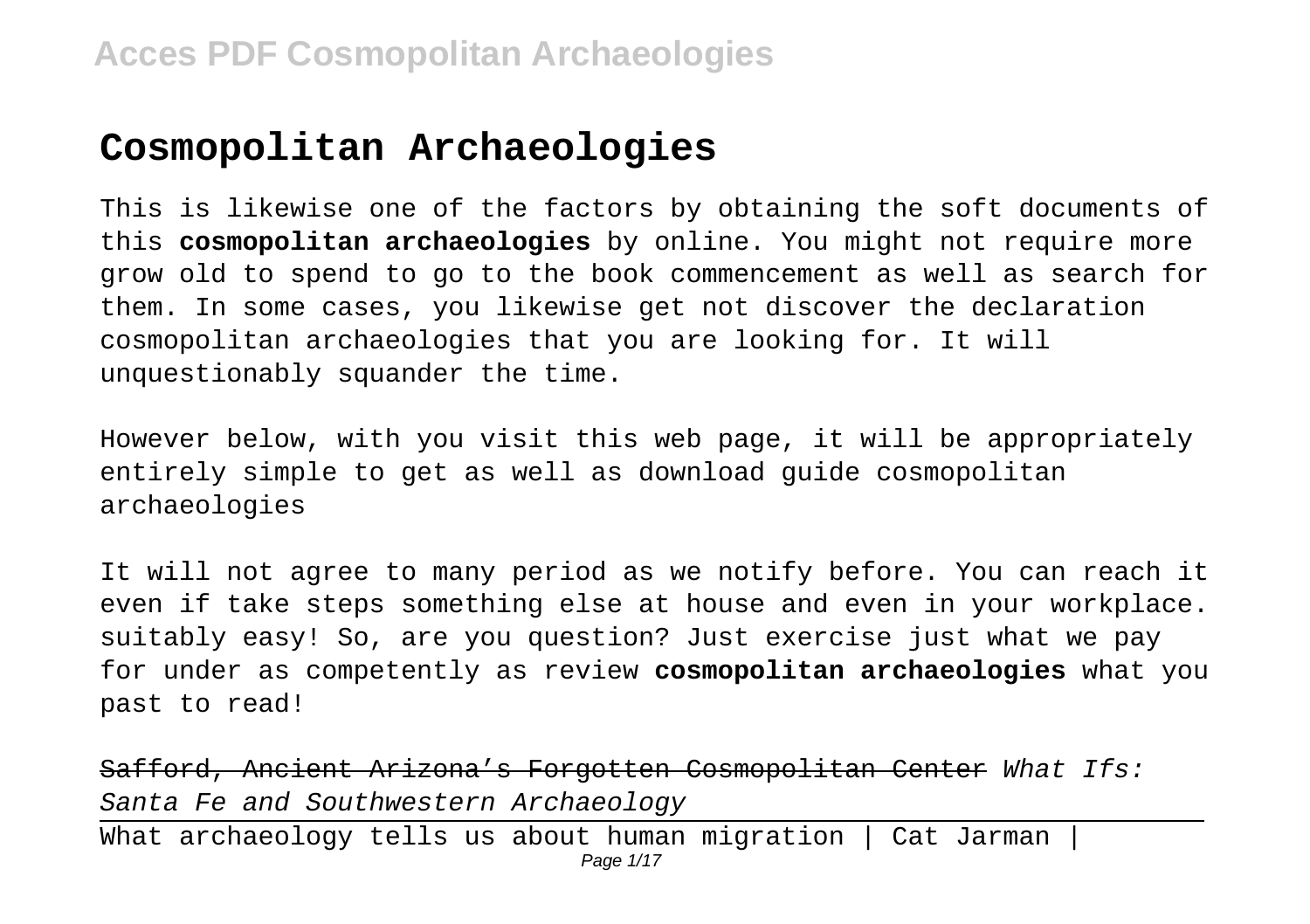TEDxBath

Crossrail archaeology: Bedlam dig begins at Liverpool Street station Decolonising the History of Art and Archaeology - Part One | SOAS University of London LOO: Geopolitical Futures and China's 'Revival' of the Silk Roads for the 21st Century Stuart Smith, 'Black Pharaohs? Egyptological bias, racism, \u0026 Egypt \u0026 Nubia as African Civilizations' Visby's Last Stand | Medieval Dead (Archaeological History Documentary) | Timeline Unearthing a 2,000 Year Old Saxon Burial Site | Time Team | Timeline 2019 Rhind Lecture 2: \"The Twentieth Century: The Age of Archaeology\" The Fiery History of Banned Books (Feat. Princess Weekes) | It's Lit The Villa Council Presents: 1177 BC: The Year Civilization Collapsed COLORES | Silent Witness | New Mexico PBS New Discoveries in Ancient Turkey New Discoveries about the Cliff Dwellers of Central ArizonaThe Tudor Outbreak Of Syphilis | Hidden Killers | Absolute History From Eden to Exile -- The Story Behind the Stories **Ancient Nubia Now: How Egyptologists Removed Ancient Egypt from Africa** David Reich: Ancient DNA and the New Science of the Human Past | Town Hall Seattle Last Stand At Visby | Medieval Dead | Absolute History Early archaeology in 14th century Singapore by Professor Derek Heng Ephesus | The 7 Churches of Revelation #Luiss.MasterClass - Intersections: Third Culture The World's Biggest Temple? | Greek Island Odyssey | Channel 5 Page 2/17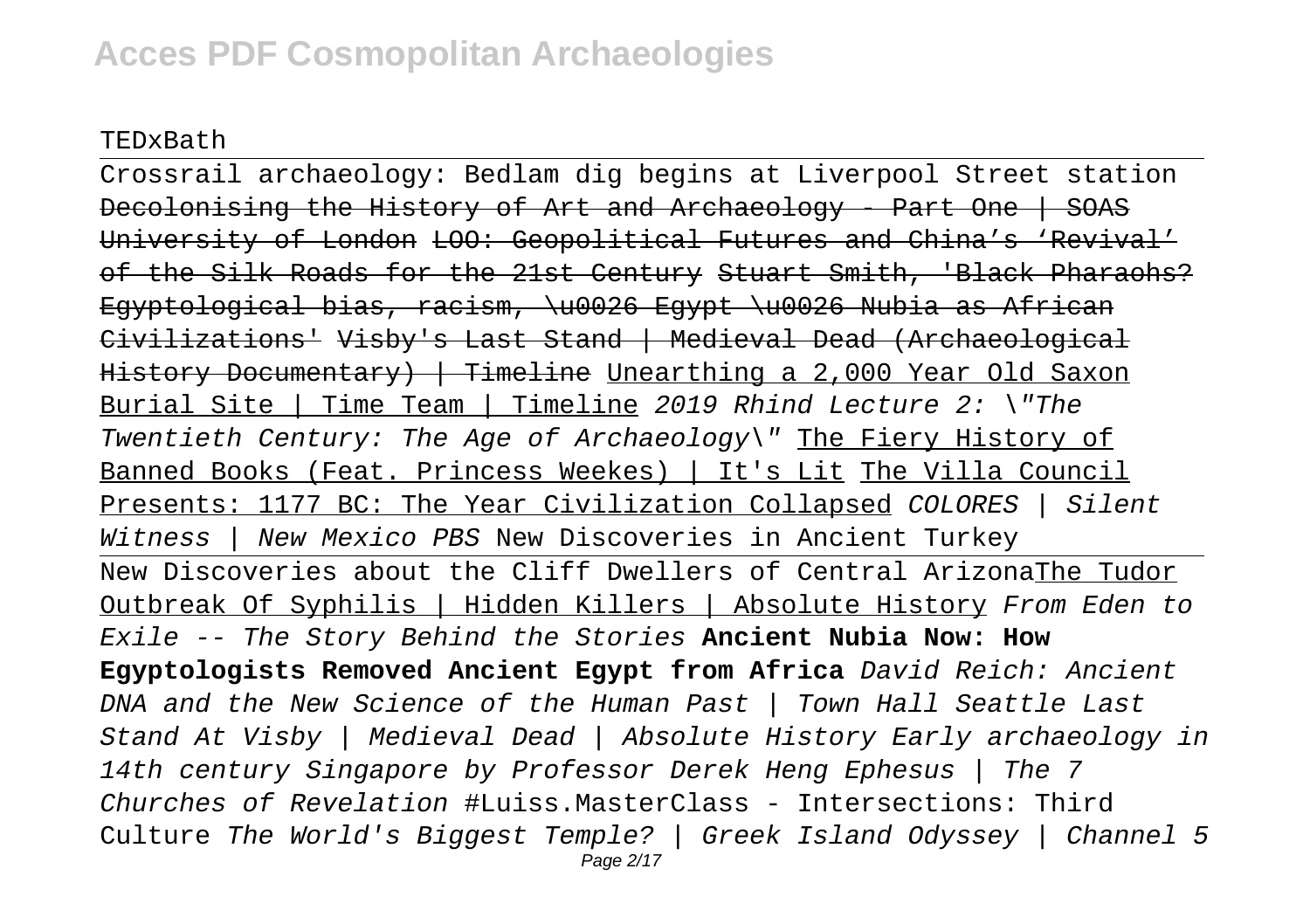#### #AncientHistory Sue Black || Written in Bone

Kenneth Harl - Orientation and Introduction to the Ancient World Cosmopolitan Archaeologies

" Cosmopolitan Archaeologies is a highly recommended volume for any individual engaged in anthropological research, not strictly archaeology.

Duke University Press - Cosmopolitan Archaeologies An important collection, Cosmopolitan Archaeologies delves into the politics of contemporary archaeology in an increasingly complex international environment. The contributors explore the implications of applying the cosmopolitan ideals of obligation to others and respect for cultural difference to archaeological practice, showing that those ethics increasingly demand the rethinking of research agendas.

?Cosmopolitan Archaeologies on Apple Books

An important collection, Cosmopolitan Archaeologies delves into the politics of contemporary archaeology in an increasingly complex international environment. The contributors explore the implications of applying the cosmopolitan ideals of obligation to others and respect for cultural difference to archaeological practice, showing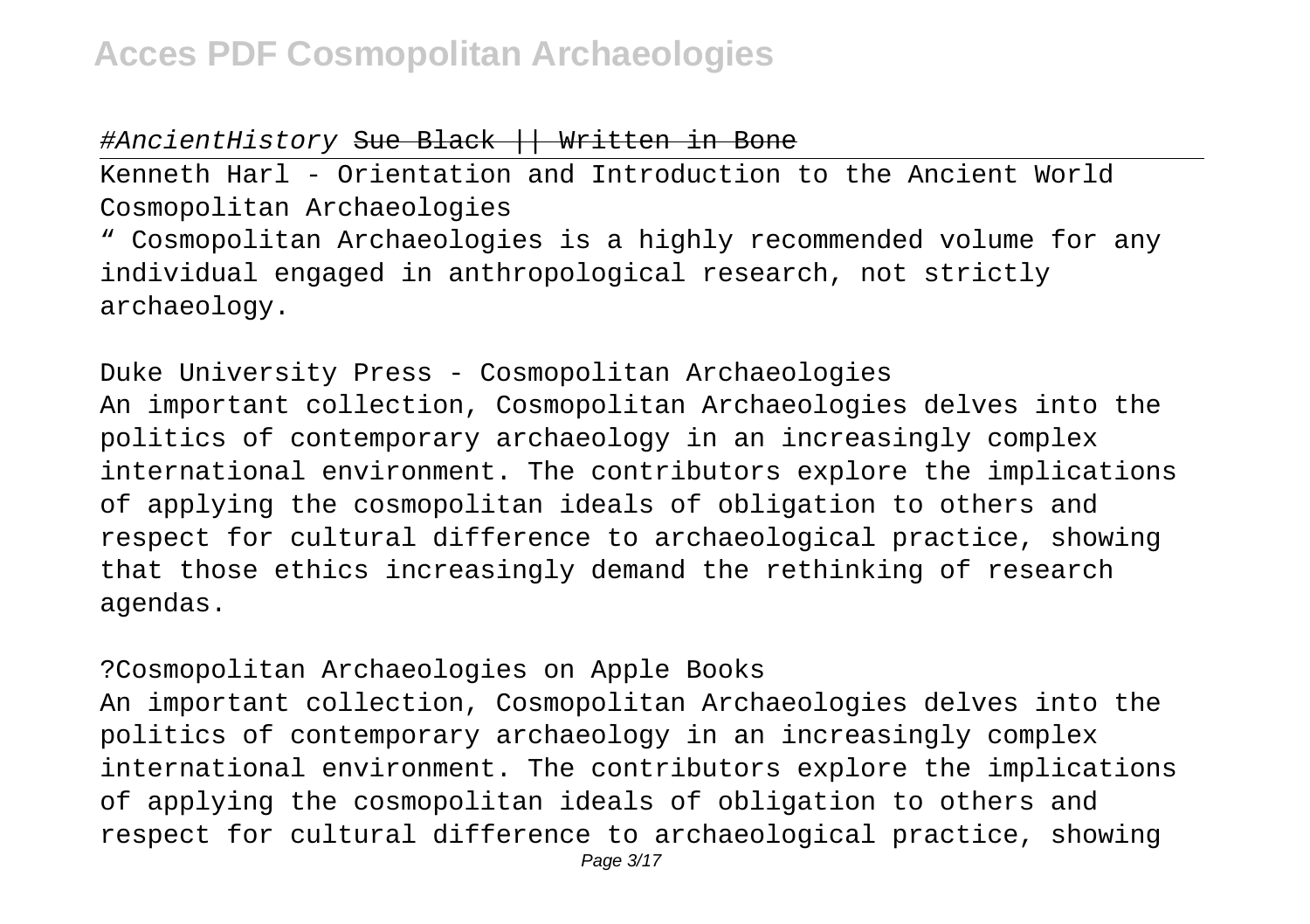that those ethics increasingly demand the rethinking of research agendas.

Cosmopolitan Archaeologies by Lynn Meskell | 9780822344445 ... An important collection, Cosmopolitan Archaeologies. delves into the politics of contemporary archaeology in an increasingly complex international environment. The contributors explore the implications of applying the cosmopolitan ideals of obligation to others and respect for cultural difference to archaeological practice, showing that those ethics increasingly demand the rethinking of ...

Amazon.com: Cosmopolitan Archaeologies (Material Worlds ... An important collection, Cosmopolitan Archaeologies delves into the politics of contemporary archaeology in an increasingly complex international environment. The contributors explore the...

Cosmopolitan Archaeologies by Lynn Meskell - Books on ... While cosmopolitan archaeologies must be practiced in contextually specific ways, what unites and defines them is archaeologists' acceptance of responsibility for the repercussions of their projects, as well as their undertaking of heritage practices attentive to the concerns of the living communities with whom they work.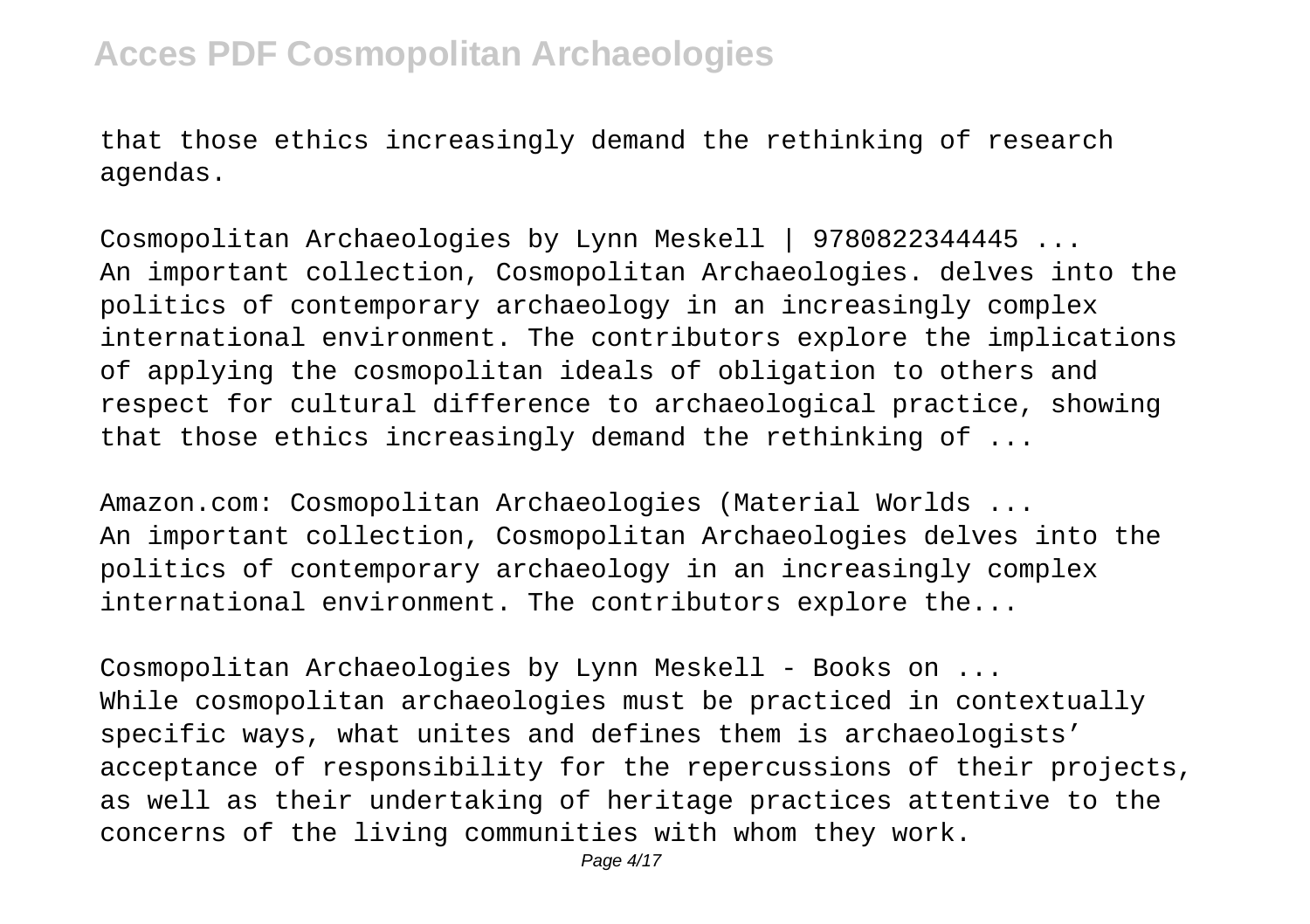Cosmopolitan Archaeologies | Books Gateway | Duke ... While cosmopolitan archaeologies must be practiced in contextually specific ways, what unites and defines them is archaeologists' acceptance of responsibility for the repercussions of their projects, as well as their undertaking of heritage practices attentive to the concerns of the living communities with whom they work.

Cosmopolitan Archaeologies | Department of Anthropology Cosmopolitan Archaeologies by Meskell, Lynn; Duke University Press, publisher. Publication date 2009 Topics Archaeology -- Moral and ethical aspects, Archaeology -- Political aspects, Cultural property -- Moral and ethical aspects, Archaeologists -- Professional ethics Publisher

Cosmopolitan Archaeologies : Meskell, Lynn : Free Download ... An important collection, Cosmopolitan Archaeologies delves into the politics of contemporary archaeology in an increasingly complex international environment. The contributors explore the implications of applying the cosmopolitan ideals of obligation to others and respect for cultural difference to archaeological practice, showing that those ethics increasingly demand the rethinking of research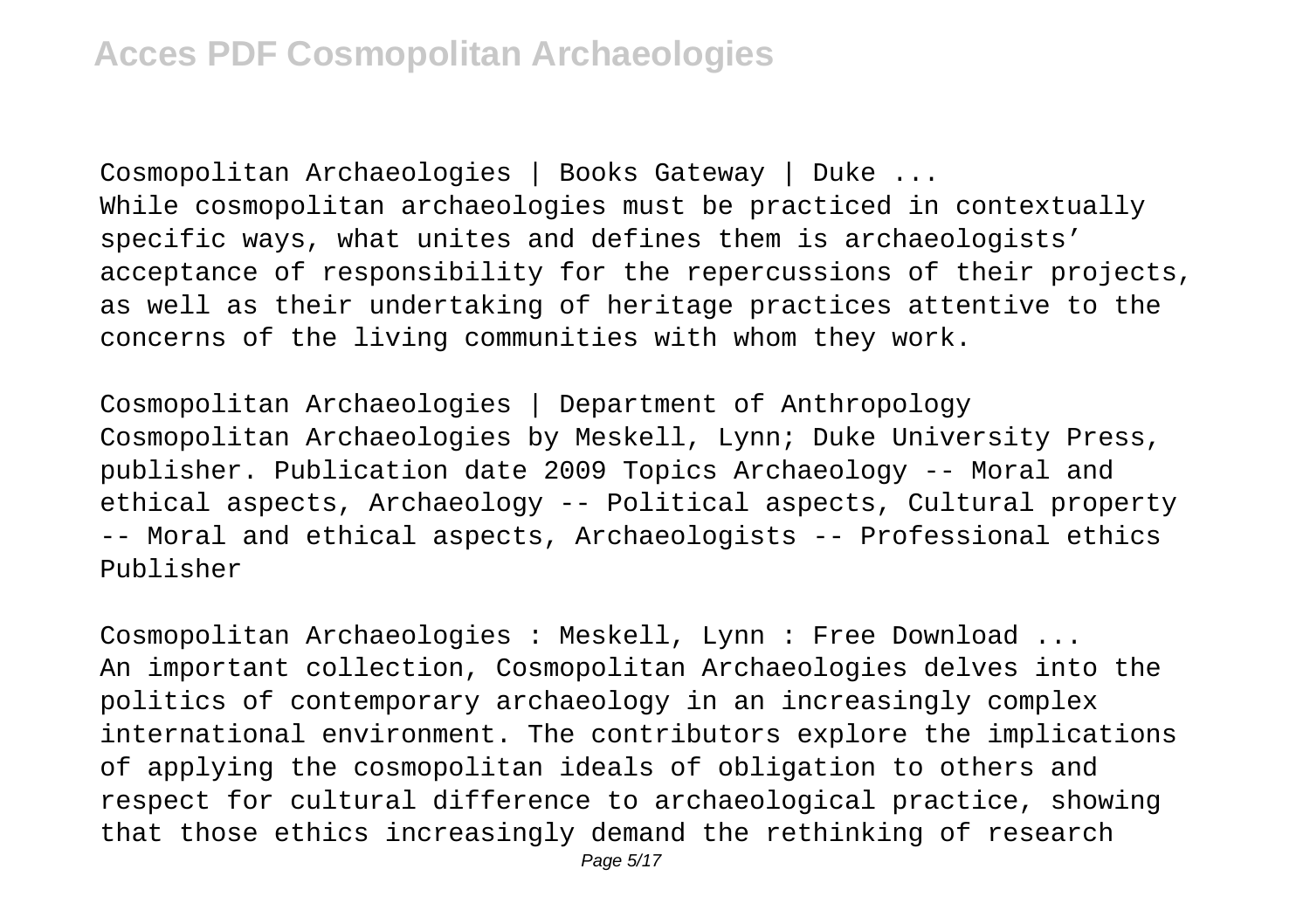agendas.

Cosmopolitan Archaeologies : Lynn Meskell : 9780822344445 An important collection, Cosmopolitan Archaeologies delves into the politics of contemporary archaeology in an increasingly complex international environment. The contributors explore the implications of applying the cosmopolitan ideals of obligation to others and respect for cultural difference to archaeological practice, showing that those ethics increasingly demand the rethinking of research agendas.

Cosmopolitan Archaeologies eBook by Jane Lydon ... Cosmopolitan archaeologies is an important and thoughtful collection, one which demonstrates why the validity, not only the place, of the modern archaeological enterprise requires scrutiny. The volume comprises ten chapters and an editorial introduction.

Cosmopolitan archaeologies – Edited by Lynn Meskell, The ... While cosmopolitan archaeologies must be practiced in contextually specific ways, what unites and defines them is archaeologists' acceptance of responsibility for the repercussions of their projects, as well as their undertaking of heritage practices attentive to the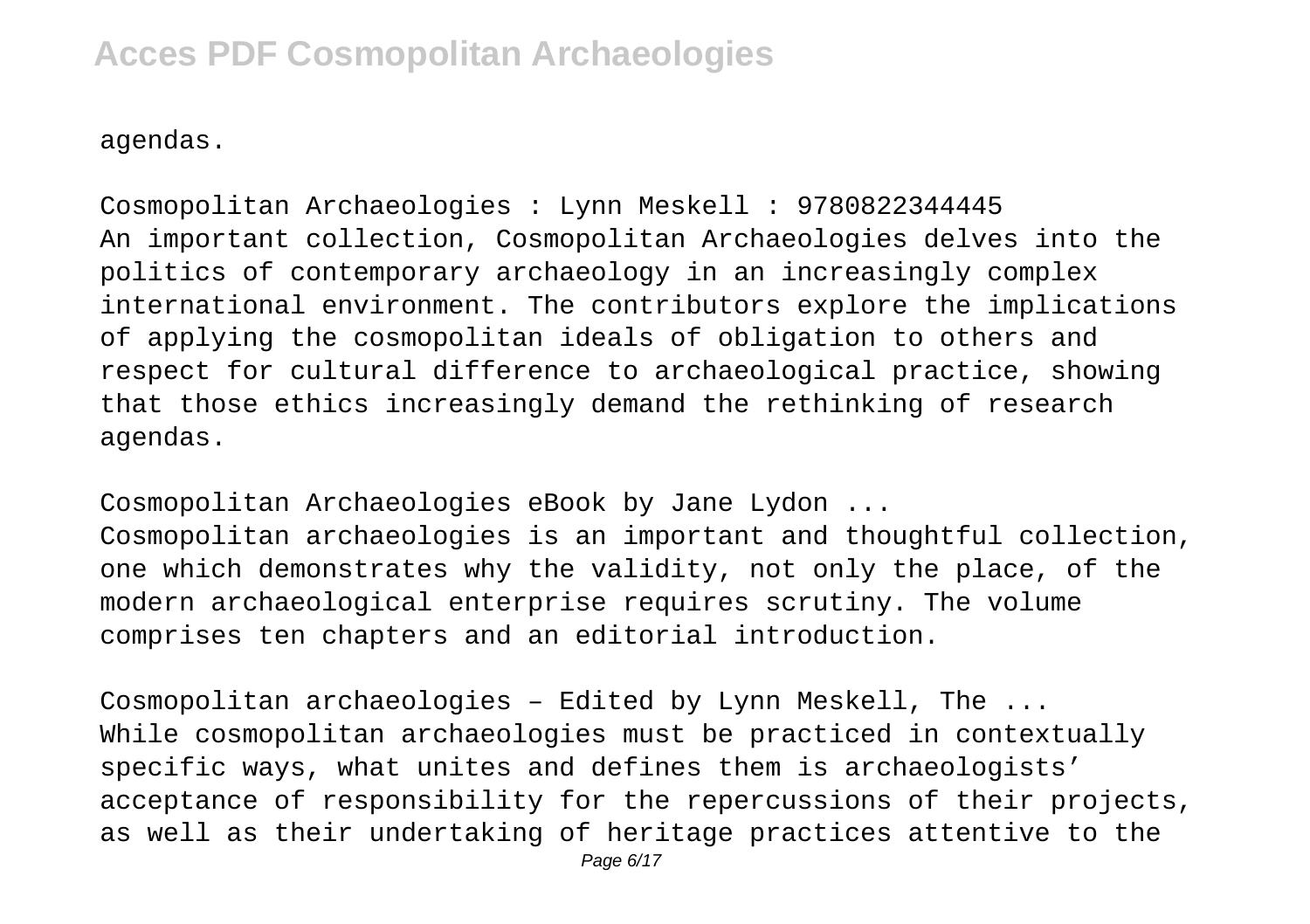concerns of the living communities with whom they work.

Project MUSE - Cosmopolitan Archeologies Your source for the latest sex tips, celebrity news, dating and relationship help, beauty tutorials, fashion trends, and more.

Cosmopolitan.com - The Women's Magazine for Fashion, Sex ... Cosmopolitan Heritage Ethics Cosmopolitan Archaeologies asks pointed questions about the politics of contemporary archaeological practice. Specifically, it reveals a new suite of roles and responsibilities for archaeology and its practitioners and it suggests that these newly forged relationships are inherently cosmo-politan in nature and ethos.

#### Cosmopolitan Archaeologies - OAPEN

Finally, cosmopolitan heritage ethics are outlined for the individual chapters in the volume, particularly as they connect to local speci cities and international processes .

(PDF) Cosmopolitan Archaeologies - ResearchGate Paul the Cosmopolitan? - Volume 66 Issue 1 - Christopher D. Stanley. 3 The term 'sectarian' is used here and elsewhere in the sense popularised by Rodney Stark and William Bainbridge, who developed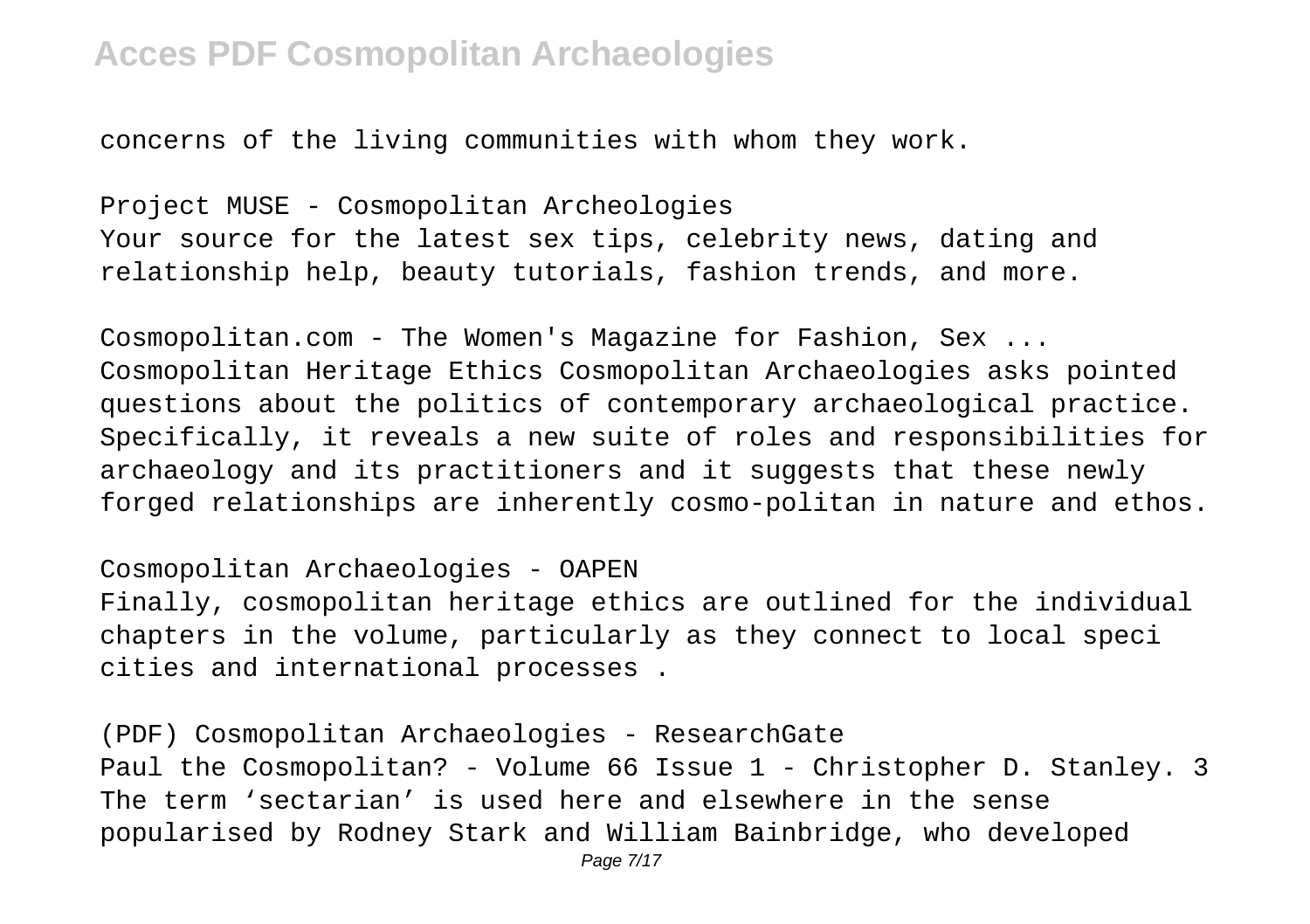their model out of an earlier analysis by Benton Johnson that arrayed all religious groups on a continuum with 'churches' at one end and 'sects' at the other.

Paul the Cosmopolitan? | New Testament Studies | Cambridge ... In Cosmopolitan Archaeologies, edited by Lynn Meskell, pp. 140 – 165. Duke University Press , Durham . Colwell-Chanthaphonh , Chip 2009b Inheriting the Past: The Making of Arthur C. Parker and Indigenous Archaeology .

The Premise and Promise of Indigenous Archaeology ... 2009. Disciplining the Past, Policing the Present: The Postcolonial Landscape of Ecuadorian Nostalgia, Archaeologies 5(1):134-160. 2009. Translating Ecuadorian Modernities: Pre-Hispanic Archaeology and the reproduction of Global Difference. Pp. 228-248 in Cosmopolitan Archaeologies, edited by Lynn Meskell. Durham, NC: Duke University Press.

O. Hugo Benavides | Fordham

Lynn Meskell (born 1967) is an Australian-born archaeologist and anthropologist. She completed her Ph.D. at Cambridge University in 1997. She is currently Penn Integrates Knowledge Professor in the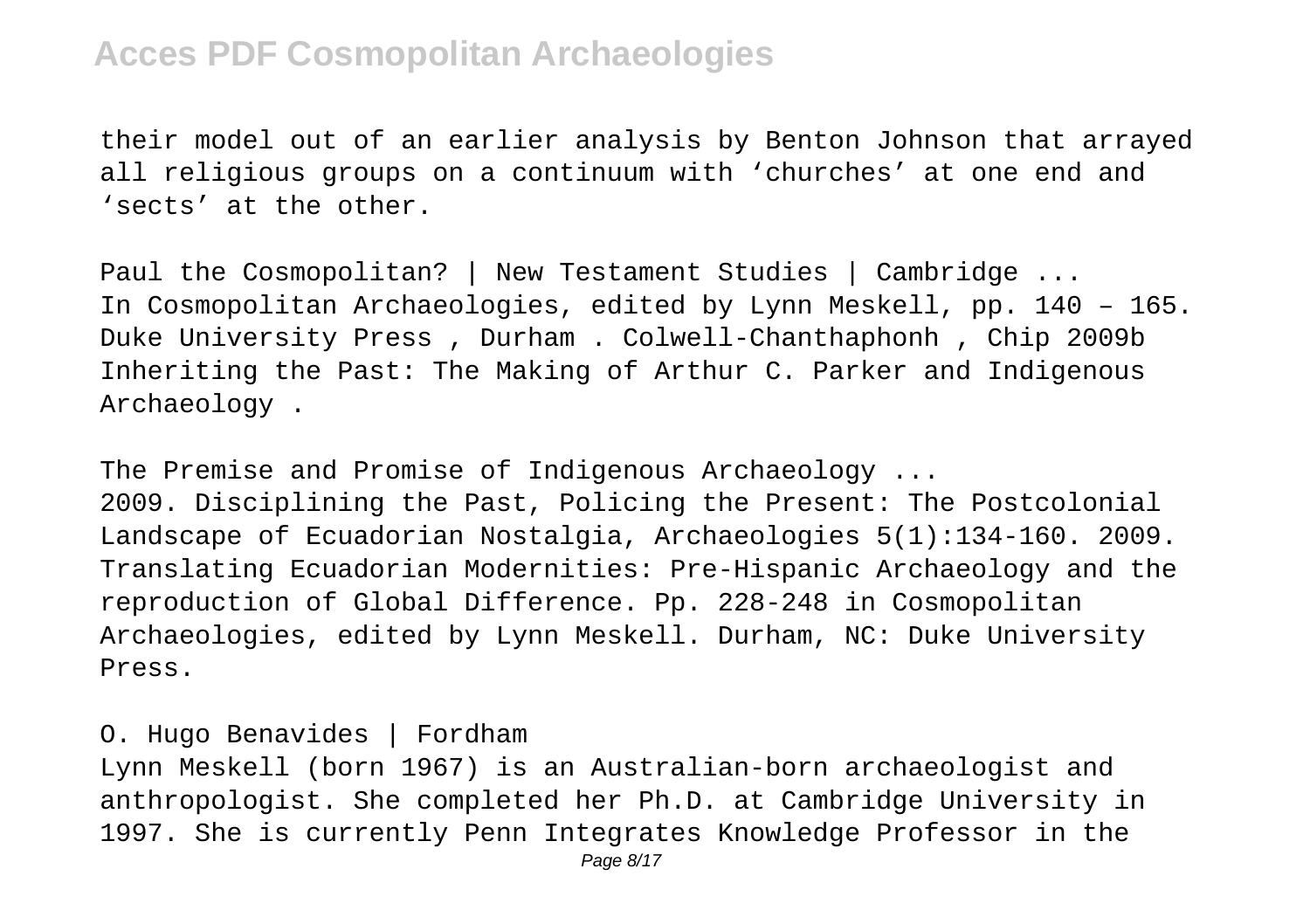School of Arts and Sciences and Professor of Historic Preservation in the Weitzman School of Design at the University of Pennsylvania.

#### Lynn Meskell - Wikipedia

While cosmopolitan archaeologies must be practiced in contextually specific ways, what unites and defines them is archaeologists' acceptance of responsibility for the repercussions of their projects, as well as their undertaking of heritage practices attentive to the concerns of the living communities with whom they work.

An important collection, Cosmopolitan Archaeologies delves into the politics of contemporary archaeology in an increasingly complex international environment. The contributors explore the implications of applying the cosmopolitan ideals of obligation to others and respect for cultural difference to archaeological practice, showing that those ethics increasingly demand the rethinking of research agendas. While cosmopolitan archaeologies must be practiced in contextually specific ways, what unites and defines them is archaeologists' acceptance of responsibility for the repercussions of their projects, as well as their undertaking of heritage practices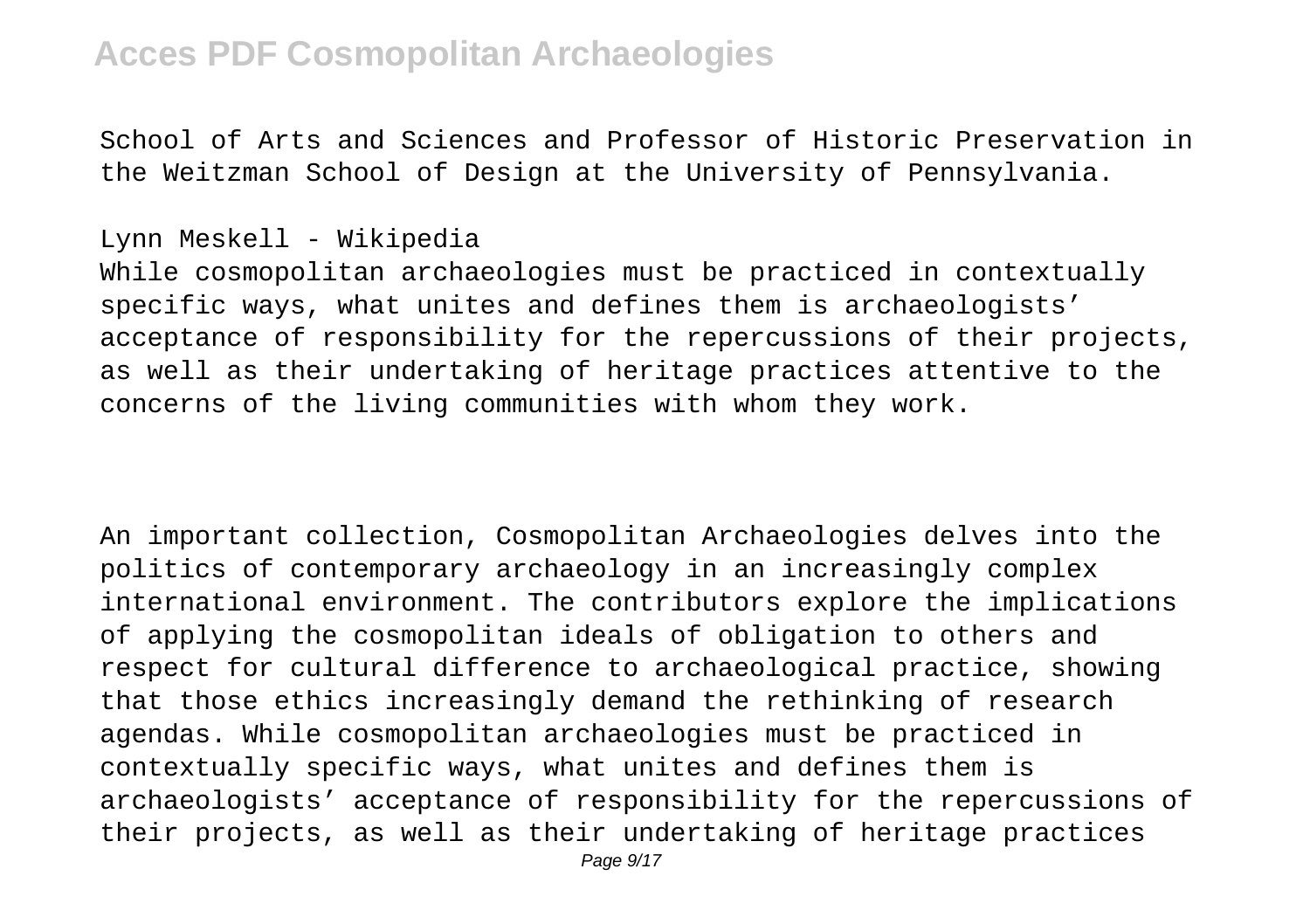attentive to the concerns of the living communities with whom they work. These concerns may require archaeologists to address the impact of war, the political and economic depredations of past regimes, the livelihoods of those living near archaeological sites, or the incursions of transnational companies and institutions. The contributors describe various forms of cosmopolitan engagement involving sites that span the globe. They take up the links between conservation, natural heritage and ecology movements, and the ways that local heritage politics are constructed through international discourses and regulations. They are attentive to how communities near heritage sites are affected by archaeological fieldwork and findings, and to the complex interactions that local communities and national bodies have with international sponsors and universities, conservation agencies, development organizations, and NGOs. Whether discussing the toll of efforts to preserve biodiversity on South Africans living near Kruger National Park, the ways that UNESCO's global heritage project universalizes the ethic of preservation, or the Open Declaration on Cultural Heritage at Risk that the Archaeological Institute of America sent to the U.S. government before the Iraq invasion, the contributors provide nuanced assessments of the ethical implications of the discursive production, consumption, and governing of other people's pasts. Contributors. O. Hugo Benavides, Lisa Breglia, Denis Byrne,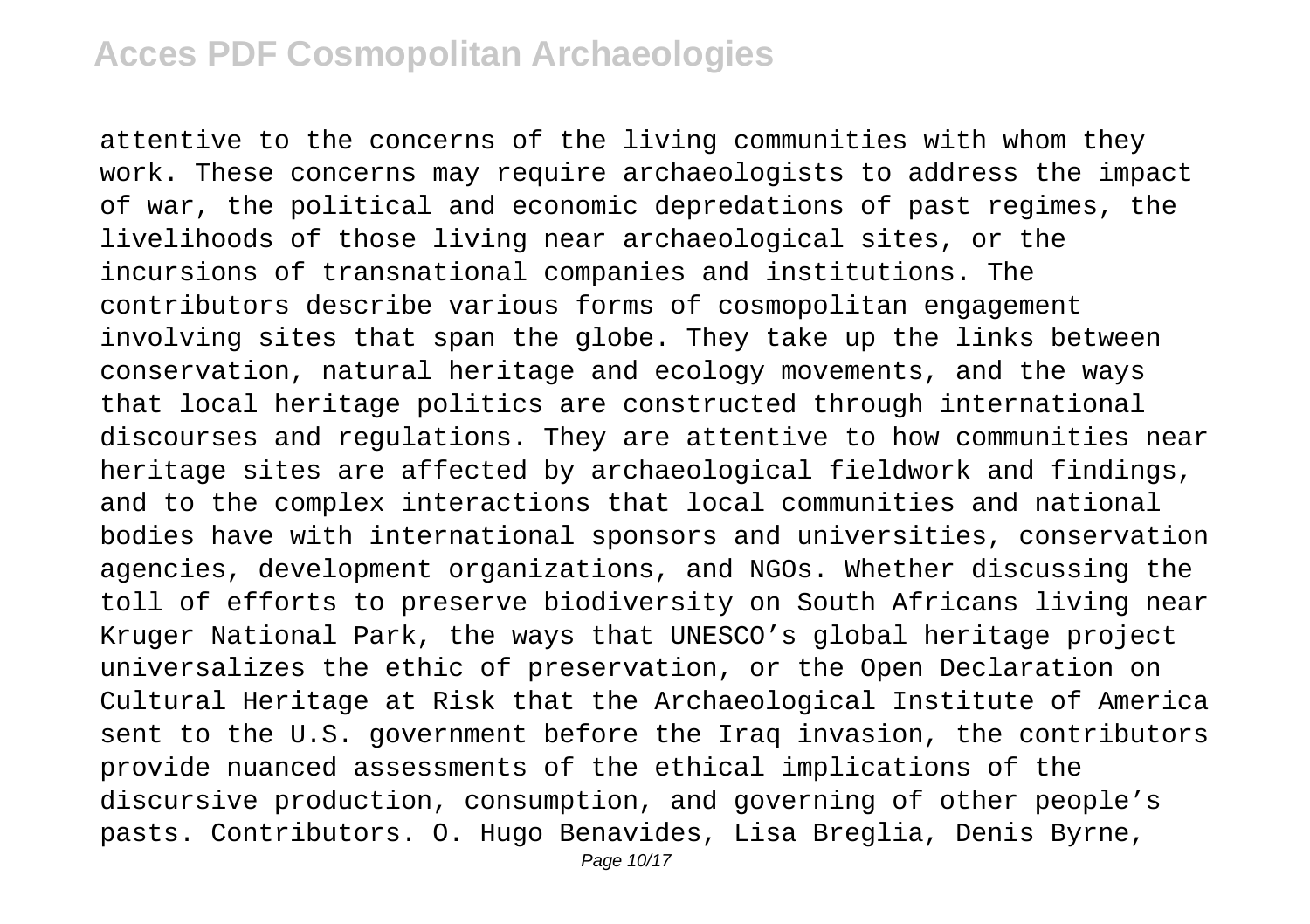Chip Colwell-Chanthaphonh, Alfredo González-Ruibal, Ian Hodder, Ian Lilley, Jane Lydon, Lynn Meskell, Sandra Arnold Scham

This essential handbook explores the relationship between the postcolonial critique and the field of archaeology, a discipline that developed historically in conjunction with European colonialism and imperialism. In aiding the movement to decolonize the profession, the contributors to this volume—themselves from six continents and many representing indigenous and minority communities and disadvantaged countries—suggest strategies to strip archaeological theory and practice of its colonial heritage and create a discipline sensitive to its inherent inequalities. Summary articles review the emergence of the discipline of archaeology in conjunction with colonialism, critique the colonial legacy evident in continuing archaeological practice around the world, identify current trends, and chart future directions in postcolonial archaeological research. Contributors provide a synthesis of research, thought, and practice on their topic. The articles embrace multiple voices and case study approaches, and have consciously aimed to recognize the utility of comparative work and interdisciplinary approaches to understanding the past. This is a benchmark volume for the study of the contemporary politics, practice, and ethics of archaeology. Sponsored by the World Archaeological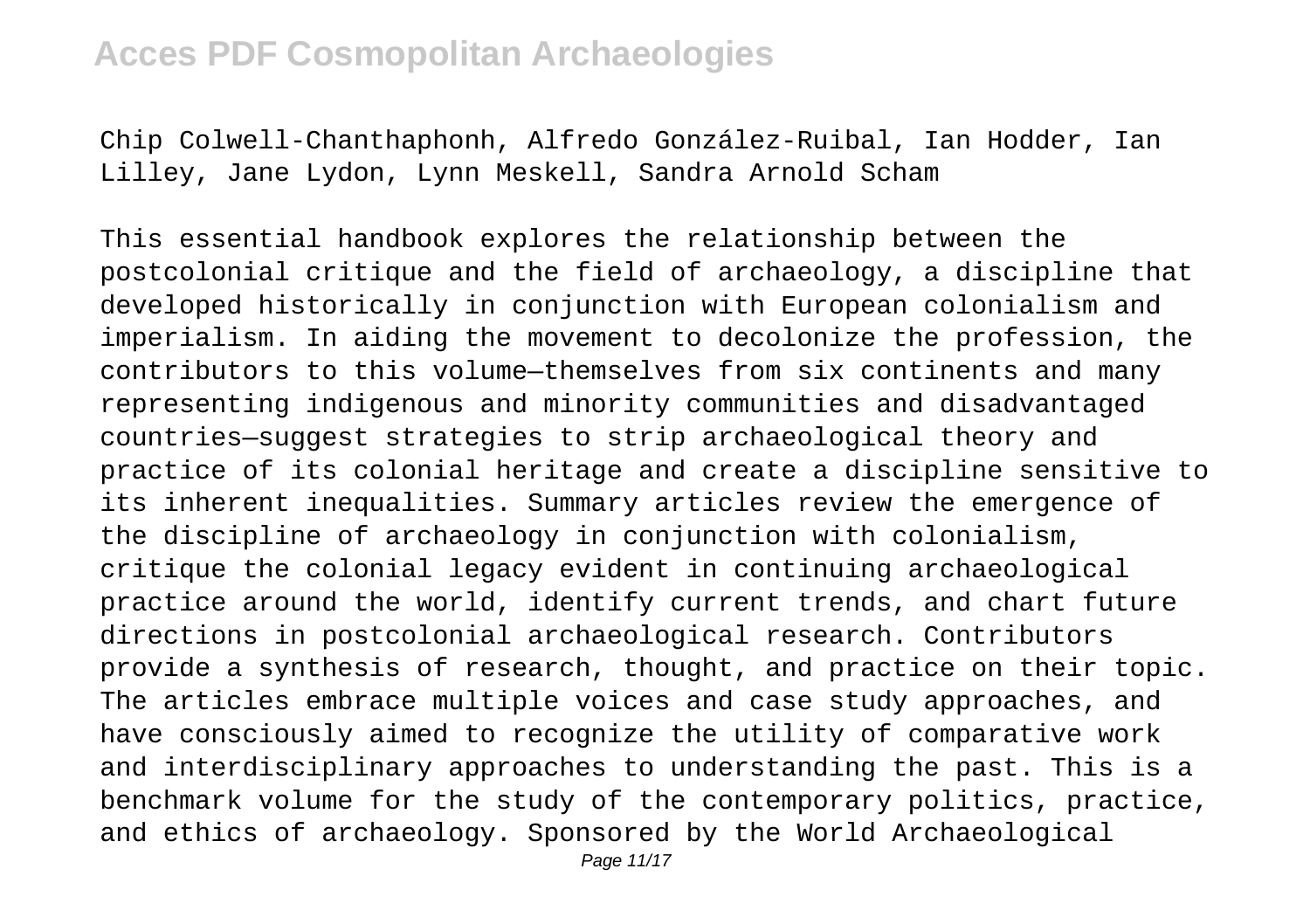#### Congress

A Companion to Heritage Studies is a comprehensive, state-of-the-art survey of the interdisciplinary study of cultural heritage. Outlines the key themes of research, including cultural preservation, environmental protection, world heritage and tourism, ethics, and human rights Accessibly organized into a substantial framework-setting essay by the editors followed by three sections on expanding, using and abusing, and recasting heritage Provides a cutting-edge guide to emerging trends in the field that is that is global in scope, crosscultural in focus and critical in approach Features contributions from an international array of scholars, including some with extensive experience in heritage practice through UNESCO World Heritage Centre, ICOMOS, and national heritage systems

Examines the social, cultural and ethical dimensions of heritage research and practice, and the underlying international politics of protecting cultural and natural resources around the globe. Focuses on ethnographic and embedded perspectives, as well as a commitment to ethical engagement Appeals to a broad audience, from archaeologists to heritage professionals, museum curators to the general public The contributors comprise an outstanding team, representing some of the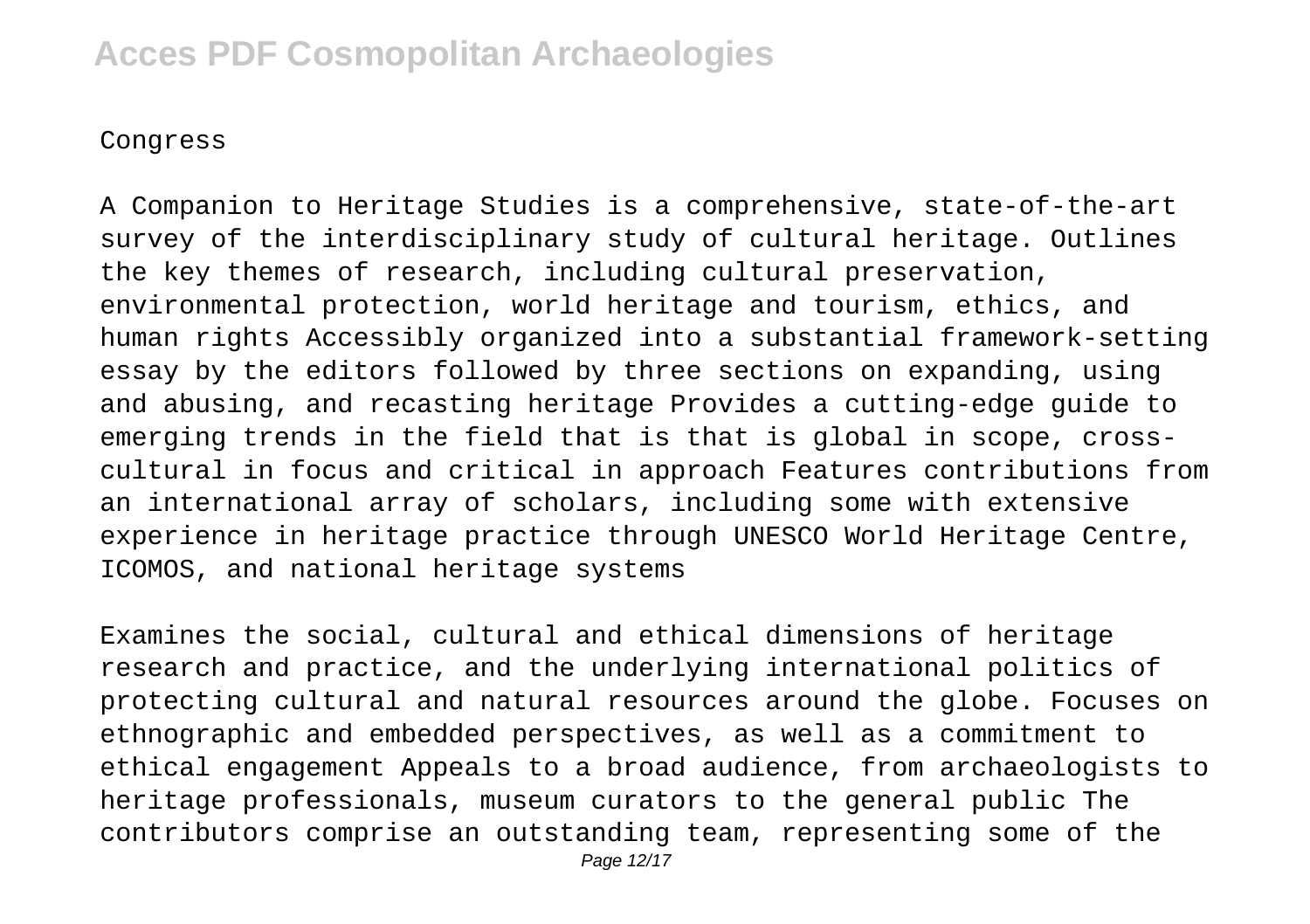most prominent scholars in this broad field, with a combination of senior and emerging scholars, and an emphasis on international contributions

Within archaeological studies, land tenure has been mainly studied from the viewpoint of ownership. A host of studies has argued about land ownership on the basis of the simple co-existence of artefacts on the landscape; other studies have tended to extrapolate land ownership from more indirect means. Particularly noteworthy is the tendency to portray land ownership as the driving force behind the emergence of social complexity, a primordial ingredient in the processes that led to the political and economic expansion of prehistoric societies. The association between people and land in all of these interpretive schemata is however less easy to detect analytically. Although various rubrics have been employed to identify such a connection – most notable among them the concepts of 'cultures,' 'regions,' or even 'households' – they take the links between land and people as a given and not as something that needs to be conceptually defined and empirically substantiated. An Archaeology of Land Ownership demonstrates that the relationship between people and land in the past is first and foremost an analytical issue, and one that calls for clarification not only at the level of definition, but also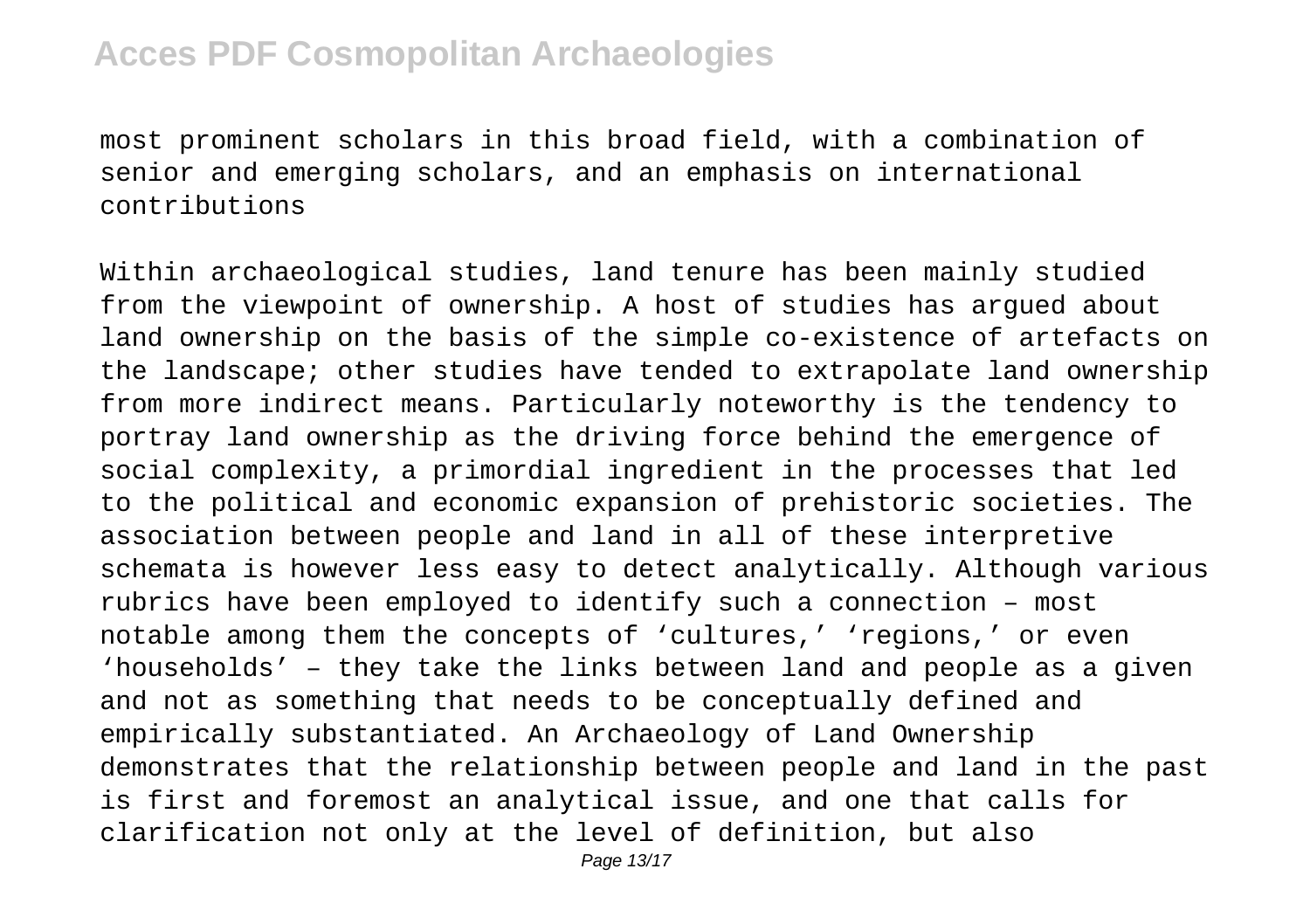methodological applicability. Bringing together an international roster of specialists, the essays in this volume call attention to the processes by which links to land are established, the various forms that such links take and how they can change through time, as well as their importance in helping to forge or dilute an understanding of community at various circumstances.

The Archaeology of Capitalism in Colonial Contexts: Postcolonial Historical Archaeologies explores the complex interplay of colonial and capital formations throughout the modern world. The authors present a critical approach to this topic, trying to shift discourses in the theoretical framework of historical archaeology of capitalism and colonialism through the use of postcolonial theory. This work does not suggest a new theoretical framework as such, but rather suggests the importance of revising key theoretical terms employed within historical archaeology, arguing for new engagements with postcolonial theory of relevance to all historical archaeologists as the field decenters from its traditional locations. Examining case studies from North America, South America, the Caribbean, Africa, Australia, the Middle East, and Europe, the chapters offer an unusually broad ranging geography of historical archaeology, with each focused on the interplay between the particularisms of colonial structures and the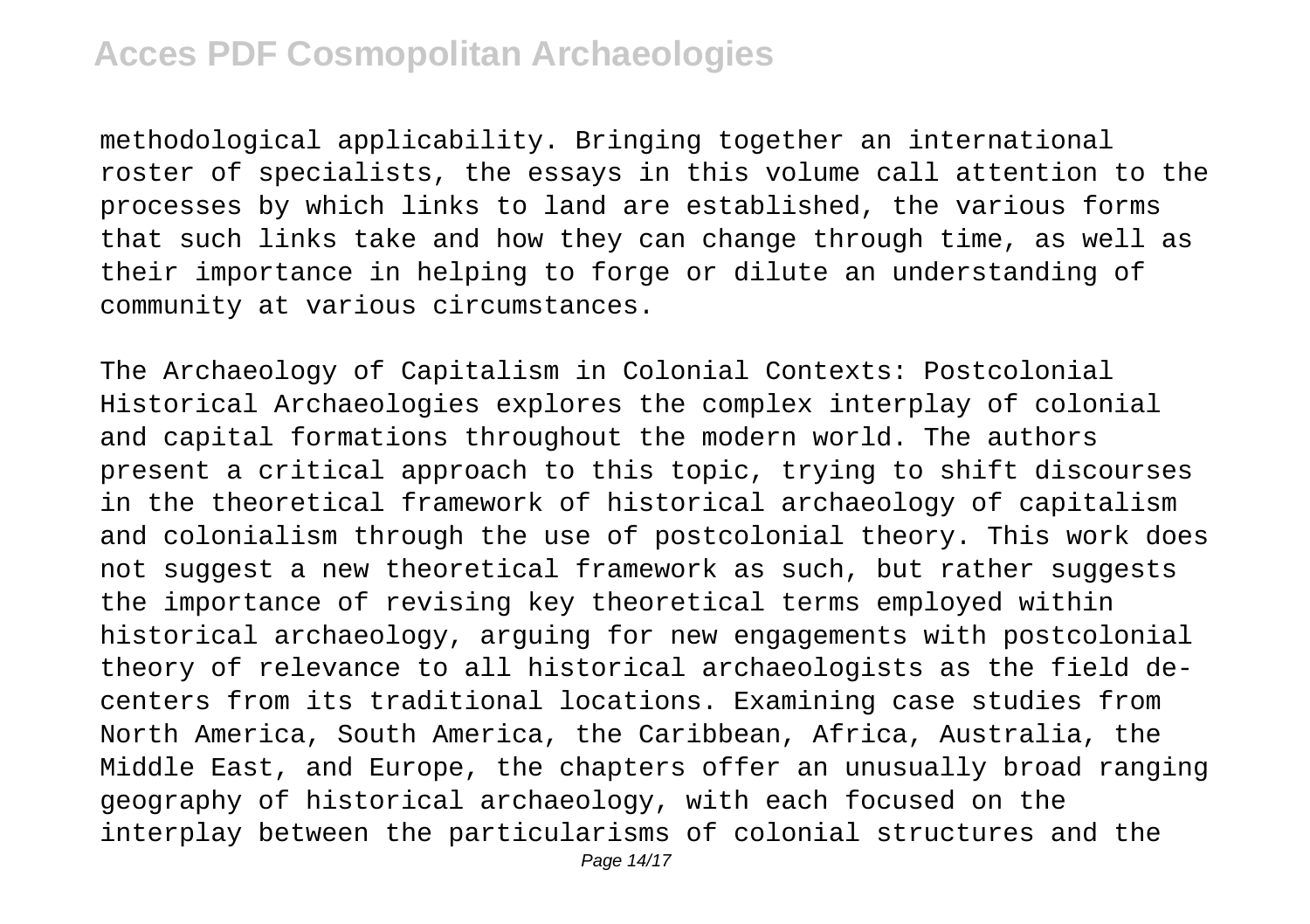development of capitalism and wider theoretical discussions. Every author also draws attention to the ramifications of their case studies in the contemporary world. With its cohesive theoretical framework this volume is a key resource for those interested in decolonizing historical archaeology in theory and praxis, and for those interested in the development of modern global dynamics.

Archaeology for whom? The dozen well-known contributors to this innovative volume suggest nothing less than a transformation of the discipline into a service-oriented, community-based endeavor. They wish to replace the primacy of meeting academic demands with meeting the needs and values of those outside the field who may benefit most from our work. They insist that we employ both rigorous scientific methods and an equally rigorous critique of those practices to ensure that our work addresses real-world social, environmental, and political problems. A transformed archaeology requires both personal engagement and a new toolkit. Thus, in addition to the theoretical grounding and case materials from around the world, each contributor offers a personal statement of their goals and an outline of collaborative methods that can be adopted by other archaeologists.

This book applies modern theories of globalisation to the ancient Page 15/17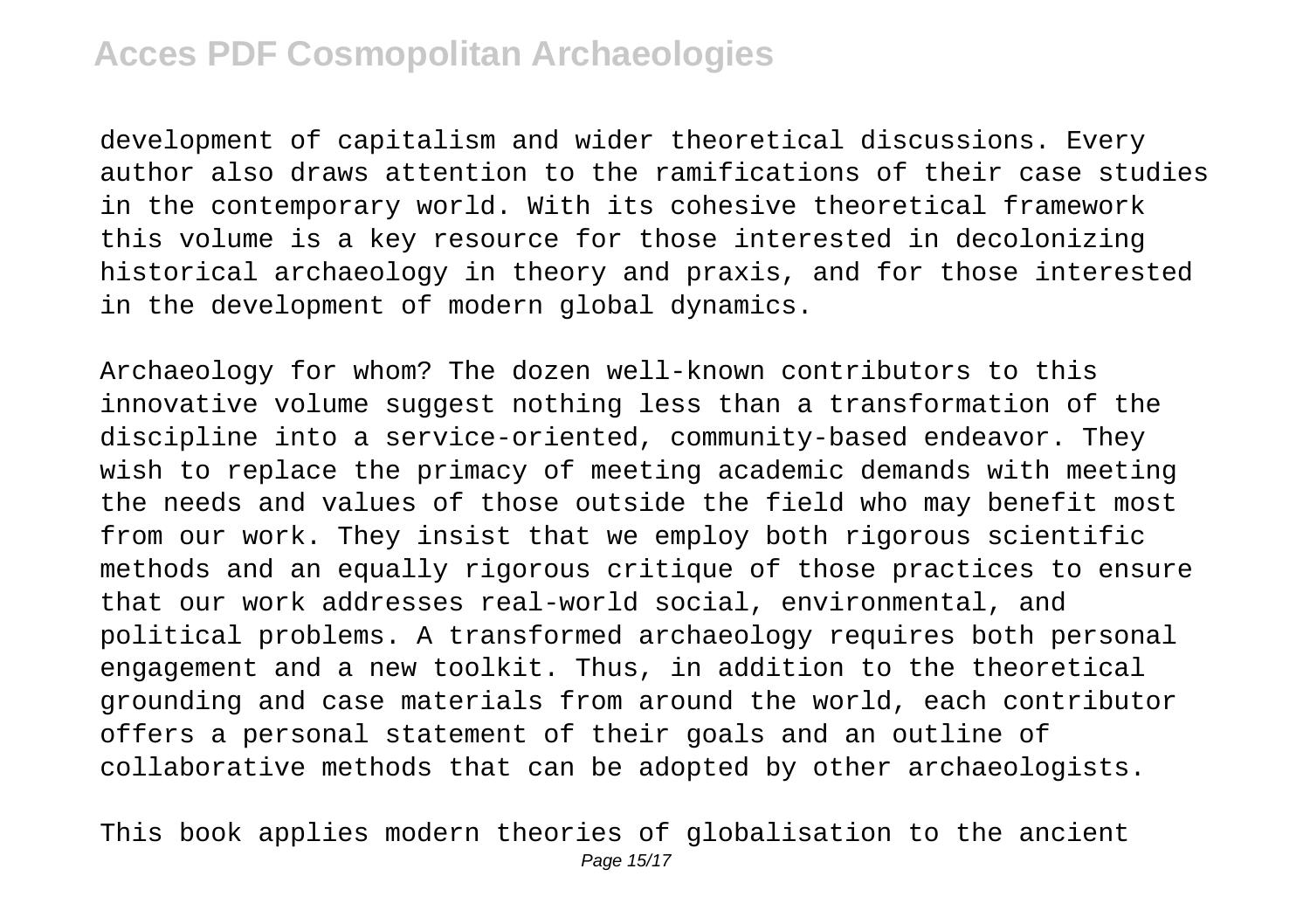Roman world, creating new understandings of Roman archaeology and history. This is the first book to intensely scrutinize the subject through a team of international specialists studying a wide range of topics, including imperialism, economics, migration, urbanism and art.

Though archaeologists have long acknowledged the work of social anthropologists, anthropologists have been much less eager to repay the compliment. This volume argues that the time has come to recognise the insights archaeological approaches can bring to anthropology. Archaeology's rigorous approach to evidence and material culture; its ability to develop flexible research methodologies; its readiness to work with large-scale models of comparative social change, and to embrace the latest technology all means that it can offer valuable methods that can enrich and enhance current anthropological thinking.Cross-disciplinary and international in scope, this exciting volume draws together cutting-edge essays on the relationship between the two disciplines, arguing for greater collaboration and pointing to new concepts and approaches for anthropology. With contributions from leading scholars, this book will be essential reading for students and scholars of archaeology, anthropology and related disciplines.

This book encourages us to critically regard the ways in which Page 16/17